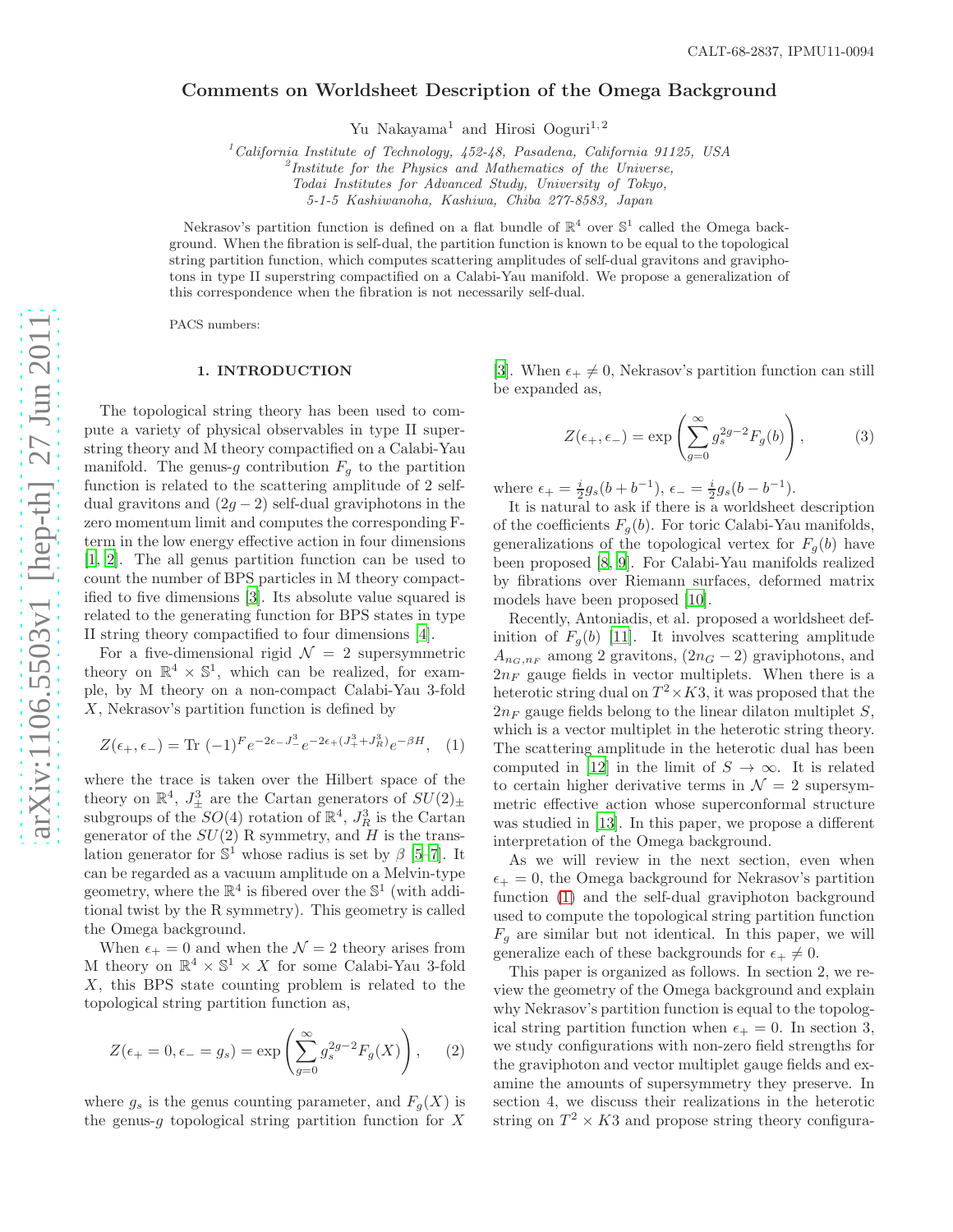tions corresponding to the Omega background and the topological string computation when  $\epsilon_+ \neq 0$ . In section 5, we discuss interpretation of these backgrounds in the context of type II superstring theory.

# 2. REVIEW OF THE OMEGA BACKGROUND

#### 2.1 Melvin-type geometry

The Omega background is a Melvin-type geometry with the metric,

<span id="page-1-0"></span>
$$
ds^2 = (dx^{\mu} + \Omega^{\mu} d\theta)^2 + d\theta^2,
$$
\n(4)

where  $x^{\mu}$  and  $\theta$  are coordinates on  $\mathbb{R}^{4}$  and  $\mathbb{S}^{1}$  respectively, and  $\Omega_{\mu}$  is characterized by the equation,

<span id="page-1-2"></span>
$$
\mathcal{F} = d\Omega = \epsilon_1 dx^1 \wedge dx^2 + \epsilon_2 dx^3 \wedge dx^4. \tag{5}
$$

The parameters  $\epsilon_{\pm}$  in Nekrasov's partition function [\(1\)](#page-0-0) are defined by,

$$
\epsilon_{\pm} = \frac{1}{2} (\epsilon_1 \pm \epsilon_2). \tag{6}
$$

A more invariant way to define  $\epsilon_{\pm}$  is to express the field strength in the spinor notation  $(\mathcal{F}_{\alpha\beta}, \mathcal{F}_{\dot{\alpha}\dot{\beta}})$   $(\alpha, \beta = 1,2;$  $\dot{\alpha}, \dot{\beta} = 1, 2$  and write

$$
\epsilon_{-}^{2} = -\text{det}\mathcal{F}_{\alpha\beta}, \ \ \epsilon_{+}^{2} = -\text{det}\mathcal{F}_{\dot{\alpha}\dot{\beta}}.\tag{7}
$$

Namely,  $\epsilon_-\$  and  $\epsilon_+$  are related to self-dual and anti-selfdual components of the field strength.

When  $\epsilon_+ \neq 0$ , we need to perform the R twist simultaneously in order to preserve some fraction of supersymmetry. This requires, in particular, that the internal Calabi-Yau 3-fold be non-compact and the Newton constant in four dimensions is zero, resulting in a rigid  $\mathcal{N} = 2$ theory.

The Melvin-type geometry [\(4\)](#page-1-0) is locally flat and should be contrasted with the Kaluza-Klein ansatz,

<span id="page-1-1"></span>
$$
ds^{2} = dx^{2} + (d\theta + A_{\mu}dx^{\mu})^{2}.
$$
 (8)

If we choose the Kaluza-Klein gauge field  $A_\mu$  and the corresponding  $\Omega_{\mu}$  for the Melvin-type geometry so that

$$
A_{\alpha\dot{\alpha}} = \Omega_{\alpha\dot{\alpha}} = F_{\alpha\beta} x^{\beta}_{\dot{\alpha}} + F_{\dot{\alpha}\dot{\beta}} x^{\dot{\beta}}_{\alpha}, \qquad (9)
$$

the two metrics [\(4\)](#page-1-0) and [\(8\)](#page-1-1) become equal at the linear order in x. However, they start to differ at  $\mathcal{O}(x^2)$  [\[6](#page-9-12)]. In the self-dual case  $\epsilon_+ = 0$ , the relation between computations in the two backgrounds was pointed out in [\[3\]](#page-9-2). In this paper, we propose a generalization of this relation for non-self-dual field strengths.

We can also start with a  $(1,0)$  theory in six dimensions (for example, the heterotic string theory on  $K3$ ) and compactify it on a two-torus  $T^2$  with the metric,

<span id="page-1-4"></span>
$$
ds^2 = (dx^{\mu} + \Omega^{\mu} dz + \bar{\Omega}^{\mu} d\bar{z})^2 + dz d\bar{z}, \qquad (10)
$$

where  $(z, \bar{z})$  are coordinates on  $T^2$ . In this case,  $\epsilon_{\pm}$  given by  $d\Omega$  as in [\(5\)](#page-1-2) are complexified. It turns out that, by supersymmetry, Nekrasov's partition function depends holomorphically on these parameters [\[7](#page-9-5), [14](#page-9-13)]. The corresponding Kaluza-Klein ansatz is

<span id="page-1-3"></span>
$$
ds^{2} = dx^{2} + (dz + 2\bar{A}_{\mu}dx^{\mu})(d\bar{z} + 2A_{\mu}dx^{\mu}).
$$
 (11)

To preserve supersymmetry, the partition function [\(1\)](#page-0-0) is twisted by the R symmetry. Correspondingly, we should turn on the flat gauge field coupled to the  $SU(2)$ R charge,

<span id="page-1-7"></span>
$$
A_j^i = \mathcal{A}_j^i dz + \bar{\mathcal{A}}_j^i d\bar{z},\tag{12}
$$

where  $i = 1, 2$  is the  $SU(2)$  R symmetry index and  $\mathcal{A}_j^i$ has eigenvalues  $\pm \epsilon_+$ . In the heterotic string on  $\mathbb{R}^4$  ×  $T^2 \times K3$ , the R symmetry is the isometry of K3 along the Reeb vector. In this case,  $A_j^i$  is given by the Kaluza-Klein gauge field associated to this isometry.

In the heterotic string theory on  $T^2 \times K3$ , there are three universal vector multiplets:  $S$  (dilaton),  $T$  (complex structure moduli of  $T^2$ ), and U (Kähler moduli of  $T^2$ ). Combining them with the graviphoton G, there are four gauge fields,  $A^G, A^S, A^T, A^U$ , which correspond to the off-diagonal elements of the metric  $(q_{\mu z}, q_{\mu \bar{z}})$  and the NS-NS anti-symmetric tensor  $(B_{\mu z}, B_{\mu \bar{z}})$ , where  $\mu =$  $1, 2, 3, 4$  are for  $\mathbb{R}^4$  and  $(z, \bar{z})$  are coordinates on  $T^2$ . By inspecting their vertex operators, their precise relations are found to be,

<span id="page-1-6"></span>
$$
F_{-}^{G} = (\partial_{[\mu,} g_{\nu]z} + \partial_{[\mu,} B_{\nu]z})_{-}, \quad F_{+}^{\bar{G}} = (\partial_{[\mu,} g_{\nu]\bar{z}} + \partial_{[\mu,} B_{\nu]\bar{z}})_{+},
$$
  
\n
$$
F_{-}^{T} = (\partial_{[\mu,} g_{\nu]z} - \partial_{[\mu,} B_{\nu]z})_{-}, \quad F_{+}^{\bar{T}} = (\partial_{[\mu,} g_{\nu]\bar{z}} - \partial_{[\mu,} B_{\nu]\bar{z}})_{+},
$$
  
\n
$$
F_{-}^{U} = (\partial_{[\mu,} g_{\nu]\bar{z}} - \partial_{[\mu,} B_{\nu]\bar{z}})_{-}, \quad F_{+}^{\bar{U}} = (\partial_{[\mu,} g_{\nu]z} - \partial_{[\mu,} B_{\nu]z})_{+},
$$
  
\n
$$
F_{-}^{S} = (\partial_{[\mu,} g_{\nu]\bar{z}} + \partial_{[\mu,} B_{\nu]\bar{z}})_{-}, \quad F_{+}^{\bar{S}} = (\partial_{[\mu,} g_{\nu]z} + \partial_{[\mu,} B_{\nu]z})_{+},
$$
  
\n(13)

where  $F_-\$  and  $F_+$  refer to self-dual and anti-self-dual components of the gauge field strength. We see, for example, that the self-dual component of  $(\partial_{\mu}, g_{\nu]\bar{z}} - \partial_{\mu}, B_{\nu|\bar{z}})$ is  $F_{-}^{T}$ , but its anti-self-dual component is  $F_{+}^{\bar{U}}$ .

If we set  $\bar{A}_{\mu} = 0$  in [\(11\)](#page-1-3), anticipating that Nekrasov's partition function depends holomorphically on  $\epsilon_{\pm}$ ,

$$
ds2 = dx2 + dz(d\overline{z} + 2A_{\mu}dx^{\mu}) = dx2 + 2A_{\mu}dx^{\mu}dz + dzd\overline{z}.
$$
\n(14)

The field strength components for  $A_\mu$  are identified with those for the graviphoton and the  $STU$  gauge fields as,

$$
F_{\alpha\beta} = F_{\alpha\beta}^G + F_{\alpha\beta}^T,
$$
  
\n
$$
F_{\dot{\alpha}\dot{\beta}} = F_{\dot{\alpha}\dot{\beta}}^{\bar{U}} + F_{\dot{\alpha}\dot{\beta}}^{\bar{S}}.
$$
\n(15)

<span id="page-1-5"></span>Moreover, if we require that the NS-NS  $B$  field is zero, we have  $F^G = F^T$  and  $F^{\bar{U}} = F^{\bar{S}}$ , and thus,

$$
F_{\alpha\beta}^G = F_{\alpha\beta}^T = \frac{1}{2} F_{\alpha\beta},
$$
  
\n
$$
F_{\dot{\alpha}\dot{\beta}}^{\bar{U}} = F_{\dot{\alpha}\dot{\beta}}^{\bar{S}} = \frac{1}{2} F_{\dot{\alpha}\dot{\beta}}.
$$
\n(16)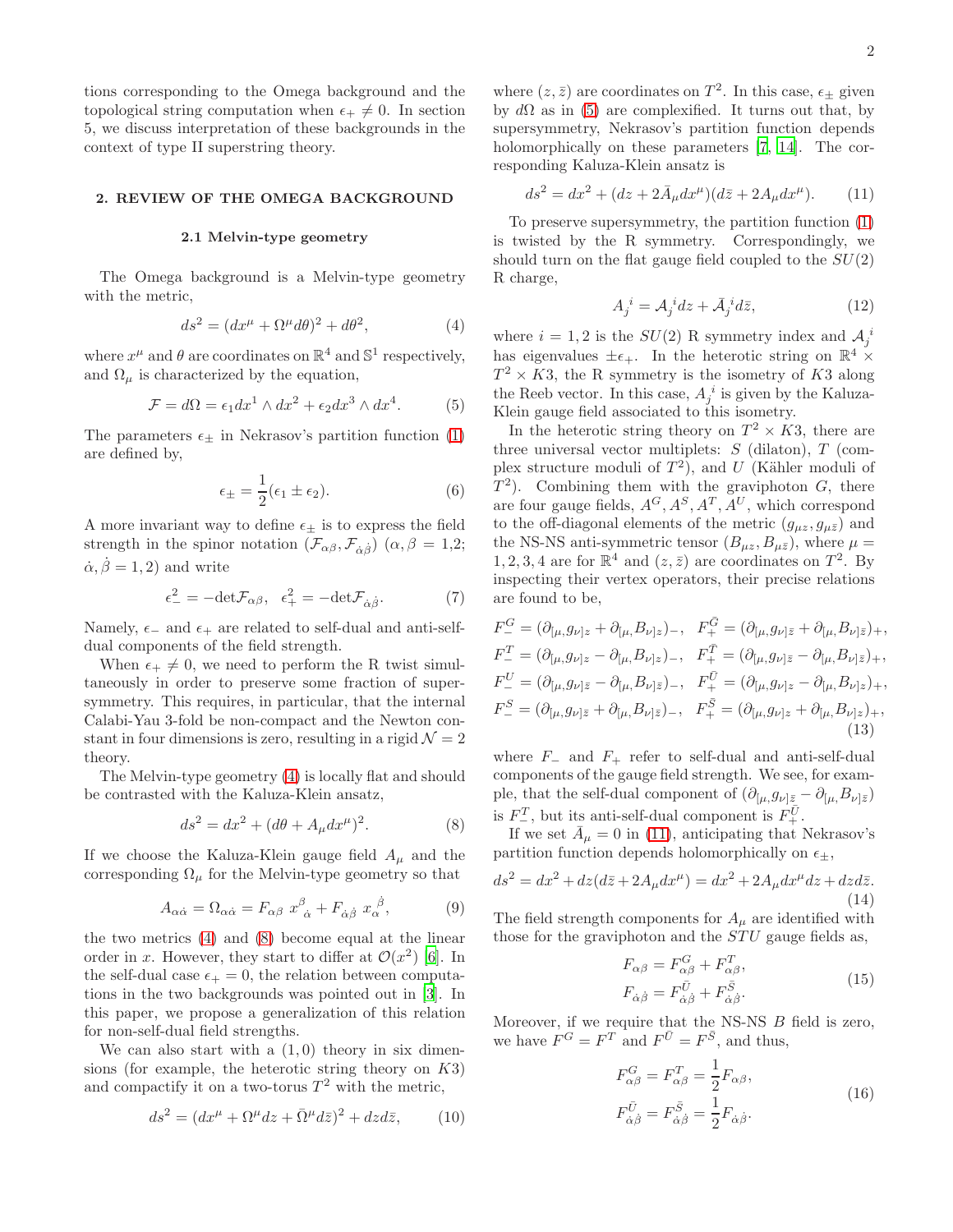To the leading order in  $\epsilon_{\pm}$ , we can identify this as the Melvin-type geometry. Corrections in higher order in  $\epsilon_{\pm}$  will be discussed in section 3. For the Omega background, we need to perform the R twist to preserve fraction of supersymmetry. As we will discuss in sections 3 and 4, it is realized by turning on the Fayet-Iliopoulos (FI) terms in the corresponding supergravity backgrounds.

In the self-dual case  $(\epsilon_+^2 = -\det F_{\dot{\alpha}\dot{\beta}} = 0)$ , the oneloop partition function in the Melvin background [\(10\)](#page-1-4) was shown to reproduce the all genus topological string amplitude in the limit of  $S \to \infty$ . Let us discuss this in more detail now.

#### 2.2 Relation to the topological string

The genus-g contribution to the topological string partition function on a Calabi-Yau manifold  $X$  is related to a scattering amplitude  $A<sub>q</sub>$  with 2 gravitons and  $(2g - 2)$ graviphotons in type II superstring theory compactified on  $X$ , all at zero momentum and with a particular selfdual polarization [\[1,](#page-9-0) [2\]](#page-9-1), as

$$
A_g = (g!)^2 F_g. \tag{17}
$$

The combinatorial factor  $(g!)^2$  comes from the superspace integral to relate the F-terms computed by  $F<sub>g</sub>$  to the low energy effective action of type II superstring theory together with the particular choice of the polarization.

In the heterotic string theory on  $T^2 \times K3$ , the dilaton S belongs to a vector multiplet. When type II theory on X has a heterotic string dual, and in the limit  $S \to \infty$ , the topological string partition function can be computed by the heterotic string one-loop as [\[15\]](#page-9-14)

<span id="page-2-0"></span>
$$
\sum_{g=0}^{\infty} \epsilon_{-}^{2g-2} F_g = \sum_{g=0}^{\infty} \frac{1}{(g!)^2} \epsilon_{-}^{2g-2} A_g
$$
  
= 
$$
\frac{1}{\epsilon_{-}^2} \int d\tau^2 \langle e^{-\Delta S_{\text{eff}}} \rangle_{R^4 \times T^2} \times Z_{K3}
$$
 (18)

<span id="page-2-1"></span>with

$$
\Delta S_{\text{eff}} = \epsilon_{-} \int \left[ (X^{1} \partial Z - \chi^{1} \psi_{Z}) \bar{\partial} X^{2} + (\bar{X}^{1} \partial Z - \bar{\chi}^{1} \psi_{Z}) \bar{\partial} \bar{X}^{2} \right] . \tag{19}
$$

In [\(18\)](#page-2-0),  $\tau$  is the moduli of the worldsheet torus and the integral is over the fundamental domain. In [\(19\)](#page-2-1), the integral is over the worldsheet torus,  $X^1, X^2$  are holomorphic coordinates on  $\mathbb{R}^4$  (with their fermionic partner  $\chi^1, \chi^2$ ), Z is a holomorphic coordinate on  $T^2$  (with its fermionic partner  $\Psi_Z$ ), and  $Z_{K3}$  represents contributions from the K3 part of the target space. We note that the effective action [\(19\)](#page-2-1) is invariant under the target space supersymmetry we will discuss in section 3.1.1.

In the heterotic string theory, elementary BPS particles are in ground states in the left-moving (supersymmetric) sector and in the tower of bosonic oscillator excitations in the right-moving (bosonic) sector. From [\(18\)](#page-2-0), one can deduce that each of such BPS multiplets contributes to the right-hand side of [\(18\)](#page-2-0) as,

<span id="page-2-2"></span>
$$
\sum_{g=0}^{\infty} \epsilon_{-}^{2g-2} F_g = (-1)^{2j} \int_0^{\infty} \frac{dt}{t} \frac{\text{tr } e^{-4t\epsilon} - J_{-}^3}{(\sinh \epsilon - t)^2} e^{-t\mu}, \quad (20)
$$

where j is the total spin of the BPS particle and  $\mu$  is its central charge for the  $\mathcal{N} = 2$  supersymmetry [\[3\]](#page-9-2). Here, the trace is taken only over the  $SU(2)_-$  representation of the one-particle BPS states. An important observation was that the right hand side of [\(20\)](#page-2-2) is exactly the contribution of each of the BPS multiplets to Tr(-1)<sup>2j</sup> $e^{-2\epsilon J^3}e^{-\beta H}$  from the one-loop computation [\[3,](#page-9-2) [5\]](#page-9-4). This was the first evidence for the identification,

$$
\sum_{g=0}^{\infty} \epsilon_-^{2g-2} F_g = \log \left[ \text{Tr}(-1)^F e^{-2\epsilon - J^3} e^{-\beta H} \right].
$$
 (21)

For toric Calabi-Yau 3-folds, the topological vertex constructed in [\[16](#page-9-15)] can be used to show this identify without relying on the heterotic dual or the  $S \to \infty$  limit.

Note that the right-hand side of this equation is the vacuum amplitude in the  $\mathcal{N} = 2$  theory computed in the self-dual ( $\epsilon_+ = 0$ ) Omega background. The left-hand side, however, is not a vacuum amplitude, but it is a series of F-terms evaluated on the self-dual graviphoton background before performing the superspace integral. If we were computing the vacuum amplitude in the left-hand side, we should have included the additional combinatorial factor of  $(g!)^2$ , among other possible contributions.

# 3. SUPERSYMMETRIC CONFIGURATIONS WITH FIELD STRENGTHS IN FOUR DIMENSIONS

When  $\epsilon_+ = 0$ , Nekrasov's partition function is the vacuum amplitude on the self-dual Omega background, and it is related to the F-terms for the self-dual graviphoton background. To find their generalizations for  $\epsilon_+ \neq 0$ , it is natural to look for configurations with both self-dual and anti-self-dual field strengths turned on. As we will see in this section, even the self-dual Omega background involves a gauge field other than the graviphoton when interpreted as a supergravity configuration. The case with  $\epsilon_+ \neq 0$  will involve even more gauge fields.

We assume massless hypermultiplets are all uncharged and their scalar components are constant. With  $n_V$  vector multiplets, the supersymmetry transformation laws for the gravitini  $\psi^i_{\alpha\dot{\alpha}\beta}$  and gaugini  $\lambda^{Ai}_{\alpha}$  (i = 1, 2; A =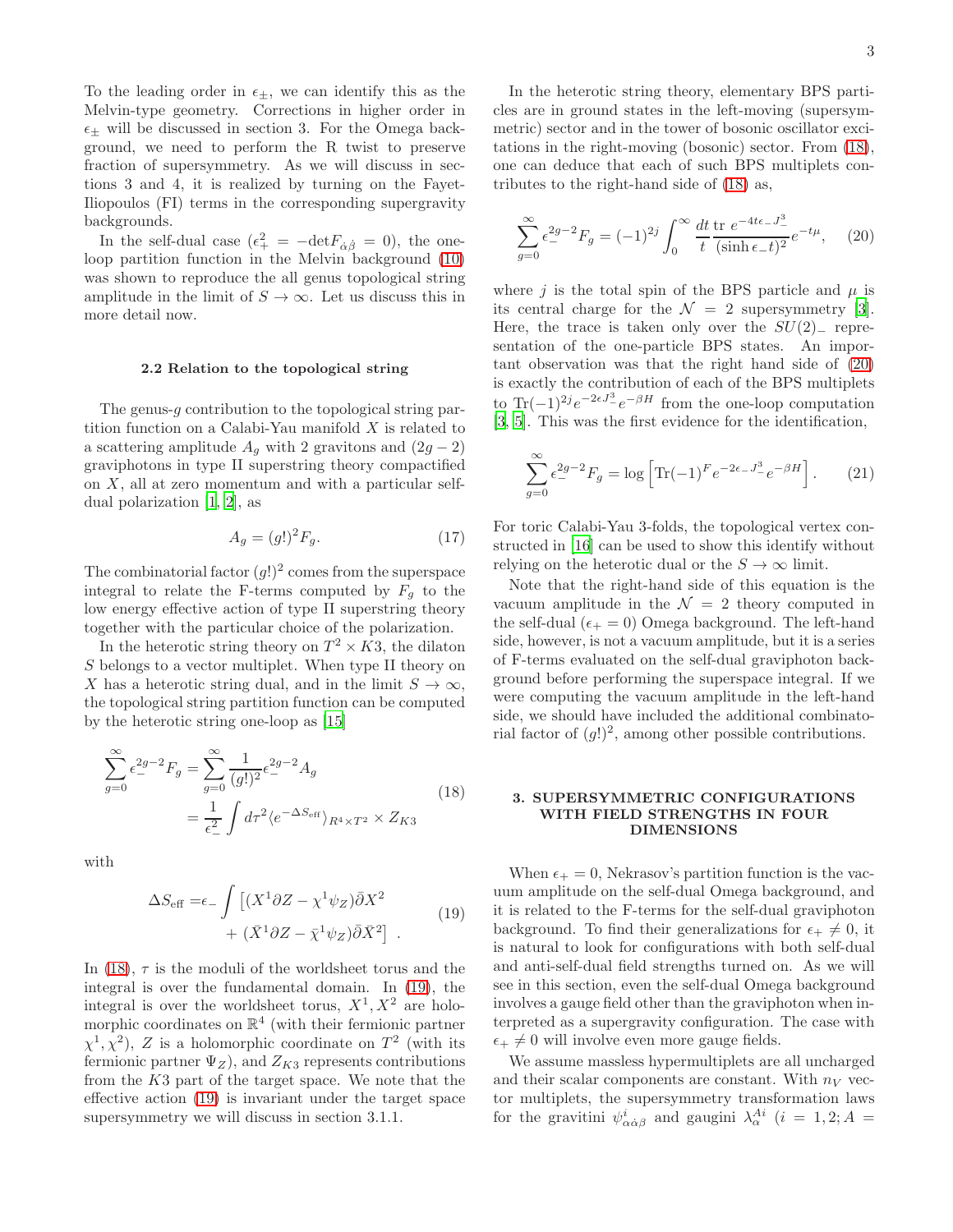$$
\delta\psi^{i}_{\alpha\dot{\alpha}\beta} = \nabla_{\alpha\dot{\alpha}}\zeta^{i}_{\beta} + F^{G}_{\alpha\beta}\zeta^{i}_{\dot{\alpha}},
$$
  
\n
$$
\delta\psi^{i}_{\alpha\dot{\alpha}\dot{\beta}} = \nabla_{\alpha\dot{\alpha}}\zeta^{i}_{\dot{\beta}} + F^{G}_{\dot{\alpha}\dot{\beta}}\zeta^{i}_{\dot{\alpha}},
$$
  
\n
$$
\delta\lambda^{Ai}_{\alpha} = \partial_{\alpha\dot{\alpha}}t^{A}\zeta^{\dot{\alpha}i} + (F^{A}_{\alpha\beta}\delta^{i}_{j} + \epsilon_{\alpha\beta}P^{Ai}_{j})\zeta^{\beta j},
$$
  
\n
$$
\delta\lambda^{A}_{\dot{\alpha}} = \partial_{\alpha\dot{\alpha}}t^{\bar{A}}\zeta^{\alpha i} + (F^{A}_{\dot{\alpha}\dot{\beta}}\delta^{i}_{j} + \epsilon_{\dot{\alpha}\dot{\beta}}P^{Ai}_{j})\zeta^{\dot{\beta}j},
$$
\n(22)

where  $(\zeta^i_{\alpha}, \zeta^i_{\dot{\alpha}})$  are supersymmetry transformation parameters,  $F^G$  is the graviphoton field strength,  $t^A$  is a vector multiplet scalar,  $F^A$  is the corresponding gauge field strength, and  $\epsilon_{\alpha\beta}, \epsilon_{\dot{\alpha}\dot{\beta}}$  are antisymmetric bispinors normalized as  $\epsilon_{12} = \epsilon_{12} = 1$ . We also allowed FI parameters  $P<sup>A</sup>$  for the vector multiplets. Our task is to find configurations that are annihilated by some of these transformations.

#### 3.1. Configurations without FI terms

Let us start with configurations without FI terms. We assume that the graviphoton is self-dual and vector multiplet fields are either self-dual or anti-self-dual.

# 3.1.1  $F_{\alpha\beta}^G \neq 0$  and all other = 0

This is the background for the original topological string theory studied in [\[1,](#page-9-0) [2\]](#page-9-1). In this case, non-trivial parts of the supersymmetry transformation laws are

$$
\delta \psi^{i}_{\alpha \dot{\alpha} \beta} = \partial_{\alpha \dot{\alpha}} \zeta^{i}_{\beta} + F^{G}_{\alpha \beta} \zeta^{i}_{\dot{\alpha}}, \n\delta \psi^{i}_{\alpha \dot{\alpha} \dot{\beta}} = \partial_{\alpha \dot{\alpha}} \zeta^{i}_{\dot{\beta}}.
$$
\n(23)

If the self-dual graviphoton field strength  $F_{\alpha\beta}^G$  is constant, the right-hand sides of these equations can be set to zero by choosing,

$$
\zeta_{\alpha}^{i} = \zeta_{\alpha}^{(0)i} - F_{\alpha\beta}^{G} x^{\beta\dot{\beta}} \zeta_{\dot{\beta}}^{(0)i},
$$
\n
$$
\zeta_{\dot{\alpha}}^{i} = \zeta_{\dot{\alpha}}^{(0)i},
$$
\n(24)

where  $(\zeta_{\alpha}^{(0)i}, \zeta_{\dot{\alpha}}^{(0)i})$  are constant spinors.

Interestingly, this background preserves the same amount of supersymmetry as the flat Minkowski space does [\[19,](#page-9-18) [20](#page-10-0)]. In particular, the Hamiltonian is still expressed as an anti-commutator of the supercharges. The supersymmetry algebra is modified as [\[20\]](#page-10-0),

$$
\{Q^i_{\alpha}, Q^j_{\dot{\beta}}\} = 2\epsilon^{ij} P_{\alpha\dot{\beta}},
$$
  
\n
$$
[P_{\alpha\dot{\alpha}}, Q^i_{\dot{\beta}}] = 2\epsilon_{\dot{\alpha}\dot{\beta}} F^G_{\alpha\beta} Q^{\beta i},
$$
  
\n
$$
\{Q^i_{\dot{\alpha}}, Q^j_{\dot{\beta}}\} = 4\epsilon_{\dot{\alpha}\dot{\beta}} \epsilon^{ij} F^G_{\alpha\beta} M^{\alpha\beta},
$$
\n(25)

<span id="page-3-2"></span>where  $P_{\alpha\dot{\alpha}}$  and  $M^{\alpha\beta}$  are the momentum and the angular momentum generators.

# 3.1.2  $F_{\alpha\beta}^G, F_{\dot{\alpha}\dot{\beta}}^{\bar{A}} \neq 0$  and all other = 0

This is the configuration proposed in [\[11\]](#page-9-9) for a worldsheet description of Nekrasov's partition function with  $\epsilon_+ \neq 0$ . The relevant supersymmetry transformation laws are,

$$
\delta\psi^{i}_{\alpha\dot{\alpha}\beta} = \partial_{\alpha\dot{\alpha}}\zeta^{i}_{\beta} + F^{G}_{\alpha\beta}\zeta^{i}_{\dot{\alpha}},
$$
  
\n
$$
\delta\psi^{i}_{\alpha\dot{\alpha}\dot{\beta}} = \partial_{\alpha\dot{\alpha}}\zeta^{i}_{\dot{\beta}},
$$
  
\n
$$
\delta\lambda^{\bar{A}i}_{\dot{\alpha}} = F^{I}_{\dot{\alpha}\dot{\beta}}\zeta^{\dot{\beta}i}.
$$
\n(26)

Assuming det  $F_{\dot{\alpha}}^{\bar{A}}$  $C_{\dot{\alpha}\dot{\beta}}^{A} \neq 0$  for some gauge fields, the remaining supersymmetry is parametrized as  $\zeta^i_\alpha = \zeta^{(0)i}_\alpha, \zeta^i_\alpha = 0.$ This configuration preserves all of the  $Q^i_\alpha$  supercharges, but breaks the  $Q^i_{\dot{\alpha}}$  supersymmetry.

3.1.3 
$$
F_{\alpha\beta}^G
$$
,  $F_{\alpha\beta}^A$ ,  $\partial t^A \neq 0$  and all other = 0

In this case, the relevant supersymmetry transformation laws are,

$$
\delta\psi^{i}_{\alpha\dot{\alpha}\beta} = \partial_{\alpha\dot{\alpha}}\zeta^{i}_{\beta} + F^{G}_{\alpha\beta}\zeta^{i}_{\dot{\alpha}},
$$
  
\n
$$
\delta\psi^{i}_{\alpha\dot{\alpha}\dot{\beta}} = \partial_{\alpha\dot{\alpha}}\zeta^{i}_{\dot{\beta}},
$$
  
\n
$$
\delta\lambda^{Ai}_{\alpha} = \partial_{\alpha\dot{\alpha}}t^{A}\zeta^{\dot{\alpha}i} + F^{A}_{\alpha\beta}\zeta^{\beta i}.
$$
\n(27)

<span id="page-3-1"></span>Assuming that  $F_{\alpha\beta}^G$  is constant, we can set  $\delta\psi^i_{\alpha\dot{\alpha}\beta} = 0$ and  $\delta \psi^i_{\alpha \dot{\alpha} \dot{\beta}} = 0$  by parametrizing  $\zeta^i_{\alpha}, \zeta^i_{\dot{\alpha}}$  as,

$$
\zeta_{\alpha}^{i} = -F_{\alpha\beta}^{G} x^{\beta\dot{\beta}} \zeta_{\dot{\beta}}^{(0)i},
$$
  
\n
$$
\zeta_{\dot{\alpha}}^{i} = \zeta_{\dot{\alpha}}^{(0)i}.
$$
\n(28)

If  $[F^G, F^A]_{\alpha}^{\beta} = 0$ , we can also solve  $\delta \lambda_{\alpha}^{Ai} = 0$  by requiring that the vector multiplet moduli  $t^A$  is position dependent as,

<span id="page-3-0"></span>
$$
t^A = t_0^A + \frac{1}{2} (F^G x)^{\alpha \dot{\alpha}} (F^A x)_{\alpha \dot{\alpha}}.
$$
 (29)

This configuration, however, does not solve the supergravity equations of motion. The field strength  $F^A$  is defined as,

$$
F_A = \partial_A \mathbb{X}^I F_I, \quad (A = 1, ..., n_V), \tag{30}
$$

where  $\mathbb{X}^{I}$   $(I = 0, 1, ..., n_{V})$  are projective coordinates of the vector multiplet moduli space, and  $F_I$ 's are the field strengths that satisfy the standard Bianchi identities,  $dF_I = 0$ . Therefore, if the moduli scalar fields  $t^A$ are position dependent as in [\(29\)](#page-3-0),  $F^A = \text{const.}$  is not compatible with the Bianchi identities.

Fortunately, we know how to modify the field configuration to solve the equations of motion for a case relevant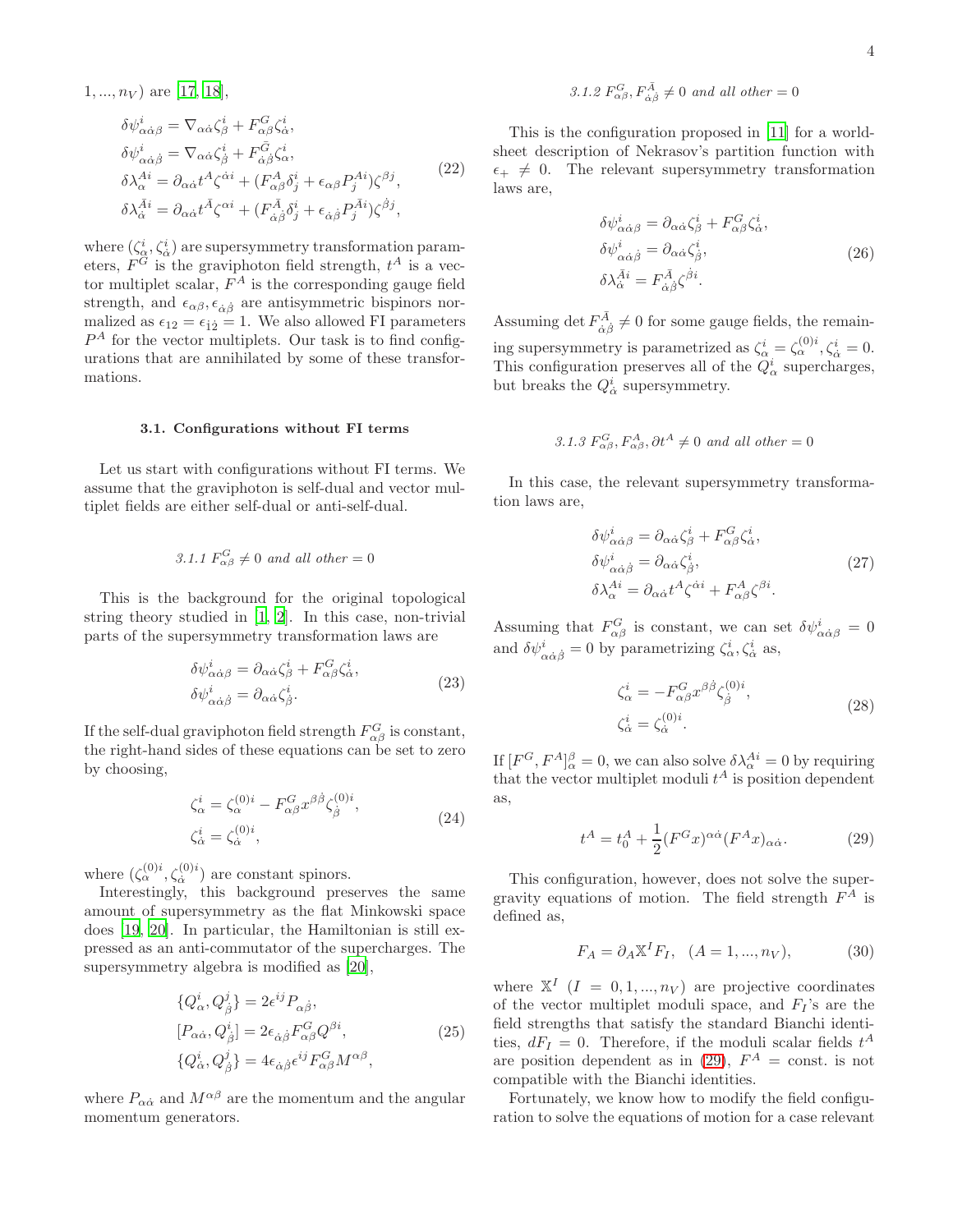to our problem. Recall that the Kaluza-Klein ansatz [\(11\)](#page-1-3) with the gauge field  $\bar{A}_{\mu} = 0$  gives

$$
ds2 = dx2 + dz(d\bar{z} + 2A\mudx\mu)
$$
  
= dx<sup>2</sup> + 2A<sub>\mu</sub>dx<sup>\mu</sup>dz + dzd\bar{z}. (31)

From [\(16\)](#page-1-5), we see that the self-dual  $F = dA$  corresponds to turning on  $F_{\alpha\beta}^G = F_{\alpha\beta}^T = \frac{1}{2} F_{\alpha\beta}$ .

On the other hand, the Melvin-type geometry [\(4\)](#page-1-0) has the metric,

$$
ds^{2} = (dx^{\mu} + \Omega^{\mu} dz)^{2} + dzd\bar{z}
$$
  
=  $dx^{2} + 2\Omega_{\mu}dx^{\mu}dz + \Omega_{\mu}\Omega^{\mu}dzdz + dzd\bar{z}.$  (32)

Comparing the two metrics, we see that the complex structure moduli field  $t^T$  for the Melvin-type geometry, appearing in the coefficient of  $dzdz$  in the metric, has position dependence in four dimensions as

<span id="page-4-0"></span>
$$
t^T = t_0^T + \frac{1}{2}\Omega^\mu \Omega_\mu,\tag{33}
$$

where  $t_0^T$  is the complex moduli of the original  $T^2$ . If we choose the gauge,

<span id="page-4-1"></span>
$$
A_{\alpha\dot{\beta}}^G = A_{\alpha\dot{\beta}}^T = \Omega_{\alpha\dot{\beta}} = F_{\alpha\beta} x_{\ \dot{\beta}}^\beta, \tag{34}
$$

the moduli field  $t^T$  [\(33\)](#page-4-0) shows the same position dependence as in [\(29\)](#page-3-0).

Therefore, to the leading nontrivial order, the Melvintype background agrees with the configuration of  $F_{\alpha\beta}^G, F_{\alpha\beta}^T, \partial t^T \neq 0$  discussed in this section. The Melvin background with [\(34\)](#page-4-1) is an exact solution to the supergravity equations of motion since it is locally trivial. Moreover, the supersymmetry [\(27\)](#page-3-1) is exactly the same as the one preserved by the Melvin-type background [\[7\]](#page-9-5). Thus, we conclude that the Melvin-type background gives a completion of the configuration discussed here, when the self-dual field strength is turned on the T direction (the complex moduli of  $T^2$  for the heterotic string on  $T^2 \times K3$ ).

#### 3.2. Configurations with FI terms

The definition of Nekrasov's partition function [\(1\)](#page-0-0) involves twisting by the  $SU(2)$  R symmetry. Type II superstring theory compactified on a Calabi-Yau manifold  $X$  is R symmetric only if  $X$  has a special isometry generated by the Reeb vector [\[21\]](#page-10-1). In particular, X must be non-compact. This is expected from the fact that there is no global symmetry in a quantum gravity theory with finite Newton constant. Similarly, for the heterotic string on  $T^2 \times K3$ , the R symmetry requires K3 is non-compact and has an isometry generated by the Reeb vector, which rotates the covariantly constant spinor on K3. For example, an isolated ADE singularity (e.g. orbifold of  $\mathbb{C}^2$ ) has such an isometry.

The twisting by the R symmetry is closely related to turning on of the FI parameters  $P_j^{Ai}$ , which is in the adjoint representation of the  $SU(2)$  R symmetry  $(i, j = 1, 2)$ . When the internal space is non-compact and allows the R symmetry in four dimensions, one can construct vertex operators on the string worldsheet which correspond to turning on the FI terms. In the context of the heterotic string theory, these vertex operators will be discussed in detail in the next section. There, it will be shown why the R twist can be realized by turning on the FI parameters.

It is known that FI parameters are quantized in a supergravity theory with finite Newton constant. However, continuous FI parameters are possible if the internal space is non-compact and the Newton constant in four dimensions is zero.

In the perturbative heterotic string theory, only the  $U(1)$  part of the R symmetry is manifest while the full  $SU(2)$  R symmetry is an accidental symmetry in the supergravity limit. Although we will use the  $SU(2)_R$  notation in this section, our supergravity analysis is applicable even if only a  $U(1)_R$  subgroup is manifest since we only need to turn on the R twist (and therefore FI terms) for a particular  $U(1)_R$  direction.

Before describing backgrounds with FI terms, we would like to comment on analytic continuations of field configurations. In string theory, we often allow moduli fields  $t^A$  and their complex conjugates  $t^{\overline{A}}$  as independent parameters. For example, in extracting the Gromov-Witten invariants from the topological string theory, one takes the limit of  $\bar{t} \to \infty$  for the Kähler moduli while keeping  $t$  finite. This is allowed since there are separate vertex operators for  $t^A$  and  $t^{\overline{A}}$ . Similarly, turning on self-dual field strength  $F_{\alpha\beta}$  while keeping  $F_{\dot{\alpha}\dot{\beta}} = 0$  is allowed since there are separate vertex operators for  $F_{\alpha\beta}$ and  $F_{\dot{\alpha}\dot{\beta}}$  on the worldsheet. This is not the case for the FI terms. For them, there is only one vertex operator for each vector multiplet and we cannot treat  $P^{\tilde{A}}$  and  $P^{\tilde{A}}$ as independent. If we turn on  $P^A$ , we must turn on  $P^{\bar{A}}$ simultaneously. This will become important in some of the cases below.

3.2.1. 
$$
F_{\alpha\beta}^G, F_{\alpha\beta}^A, P^A \neq 0
$$
 and all other = 0

Let us start with a warm-up exercise with only selfdual field strengths and FI terms turned on. The relevant supersymmetry transformation laws in this case are,

$$
\delta\psi^{i}_{\alpha\dot{\alpha}\beta} = \nabla_{\alpha\dot{\alpha}}\zeta^{i}_{\beta} + F^{G}_{\alpha\beta}\zeta^{i}_{\dot{\alpha}},
$$
  
\n
$$
\delta\psi^{i}_{\alpha\dot{\alpha}\dot{\beta}} = \nabla_{\alpha\dot{\alpha}}\zeta^{i}_{\dot{\beta}},
$$
  
\n
$$
\delta\lambda^{Ai}_{\alpha} = (F^{A}_{\alpha\beta}\delta^{i}_{j} + \epsilon_{\alpha\beta}P^{Ai}_{j})\zeta^{\beta j}.
$$
\n(35)

<span id="page-4-2"></span>When the FI terms are non-zero, we need to take into account the  $SU(2)_R$  connection  $V_{\mu j}^i = A_\mu^A P_{A j}^i$  in the covariant derivative  $\nabla_{\alpha\dot{\alpha}}$  in the first and second lines. In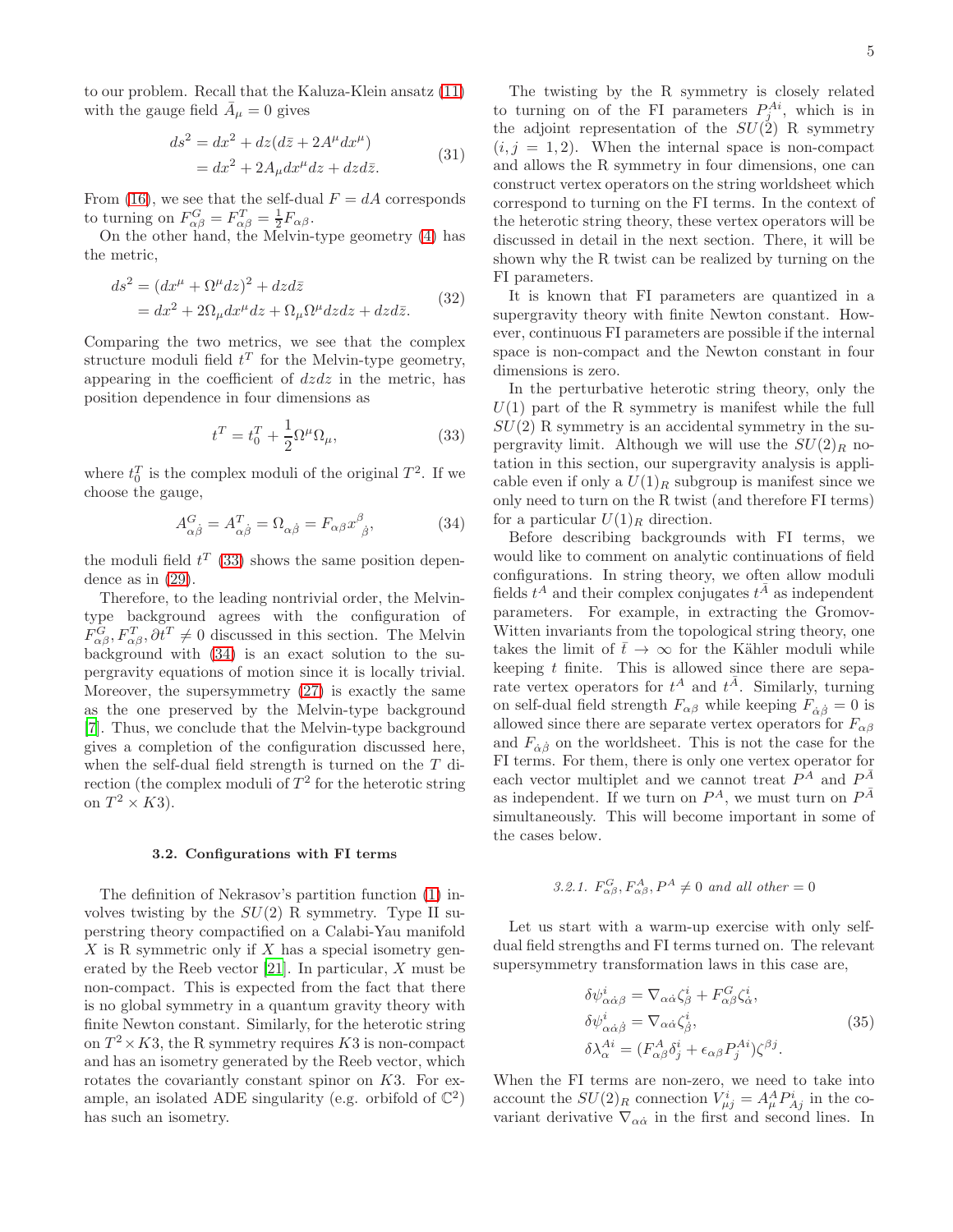addition, we will need to turn on the spin connection in four dimensions.

By definition, the FI terms  $P_j^{Ai}$  are in the adjoint representation of the  $SU(2)$  R symmetry  $(i, j = 1, 2;$ hermitian and traceless) and commute with each other,  $[P^A, P^B] = 0$ . On the other hand,  $F^{A\beta}_{\alpha}$  is also in the adjoint representation of  $SU(2)$ <sub>−</sub> ∈  $SO(4)$  for the fourdimensional rotation. If we turn on the FI terms so that  $\det P^A = \det F^A$ , the eigenvalues of  $P^A$  and  $F^A$  match and the rank of the  $4\times 4$  matrix  $(F_{\alpha\beta}^A \delta^i_j + \epsilon_{\alpha\beta} P^{Ai}_j)$  becomes 2. Therefore, there are solutions to  $(F^A + P^A)\zeta^{(0)} = 0$ . Moreover, if we require the field strengths to commute  $[F<sup>A</sup>, F<sup>B</sup>] = 0$ , we have that  $[F<sup>A</sup> + P<sup>A</sup>, F<sup>B</sup> + P<sup>B</sup>] = 0$ , and there are simultaneous solutions to  $(F^A + P^A)\zeta^{(0)} = 0$ for all directions of the vector multiplets  $A = 1, \dots, n_V$ .

The integrability of  $\nabla_{\alpha\dot{\alpha}} \zeta_{\beta}^i = 0$  requires that we tune the spin connection to cancel the effect of the  $SU(2)_R$ connection  $V_{\mu j}^i = A_{\mu}^A P_{Aj}^i$ . This turns on the self-dual component of the Riemann curvature as,

$$
R_{\alpha\beta\gamma\delta} \sim F_{\alpha\beta}^A F_{A\gamma\delta}.\tag{36}
$$

The traceless component of the Ricci tensor is zero, as expected from the Einstein equation since the energymomentum tensor vanishes for the self-dual gauge fields. However, the scalar curvature is non-zero,

$$
R \sim \epsilon^{\alpha \gamma} \epsilon^{\beta \delta} R_{\alpha \beta \gamma \delta} \sim F_{\alpha \beta}^A F_A^{\alpha \beta} = P_j^{Ai} P_{Ai}^j. \tag{37}
$$

This is expected since the FI terms contribute to the cosmological constant. To understand why the FI parameters survive in the Einstein equation when the Newton constant in four dimensions is zero, it is convenient to restore mass dimensions of various parameters. The field strength  $F^A$  and the FI parameter  $P^A$  are of dimension 2, while the  $\epsilon_{+}$  parameters are of dimension 1. Thus,  $\epsilon_{+}$ must be of the order of  $P^A/M_{\text{Planck}}$ , where  $M_{\text{Planck}}$  is the Planck mass in four dimensions. The Einstein equation should then set the Ricci curvature to be related to  $\epsilon_{\pm}^2$  without an extra factor of  $M_{\text{Planck}}$ , and the effect survives in the limit of  $M_{\rm Planck} \rightarrow \infty$  . This scaling is consistent with the supergravity transformation [\(35\)](#page-4-2) and the commutation relations [\(25\)](#page-3-2).

The configuration preserves the supersymmetry

$$
\zeta_{\alpha}^{i} = \zeta_{\alpha}^{(0)i}, \ \zeta_{\dot{\alpha}}^{i} = 0,\tag{38}
$$

which gives rise to half of the  $Q^i_{\alpha}$  charges.

3.2.2. 
$$
F_{\alpha\beta}^G, F_{\alpha\beta}^A, F_{\dot{\alpha}\dot{\beta}}^{\bar{A}}, P^A, \partial t^A \neq 0
$$
 and all other = 0

This is the most general case we consider in this paper. We turn on almost all the fields, except for the anti-selfdual components of the graviphoton  $F_{\dot{\alpha}\dot{\beta}}^{G}$  and the position dependence of the anti-holomorphic parts of the moduli

fields  $\partial \bar{t}^{\bar{A}}$ . The relevant supersymmetry transformation laws are,

$$
\delta\psi^{i}_{\alpha\dot{\alpha}\beta} = \nabla_{\alpha\dot{\alpha}}\zeta^i_{\beta} + F^{G}_{\alpha\beta}\zeta^i_{\dot{\alpha}},
$$
  
\n
$$
\delta\psi^{i}_{\alpha\dot{\alpha}\dot{\beta}} = \nabla_{\alpha\dot{\alpha}}\zeta^i_{\dot{\beta}},
$$
  
\n
$$
\delta\lambda^{Ai}_{\alpha} = \partial_{\alpha\dot{\alpha}}t^A\zeta^{\dot{\alpha}i} + (F^{A}_{\alpha\beta} + P^{Ai}_{j})\zeta^j_{\alpha},
$$
  
\n
$$
\delta\lambda^{\bar{A}i}_{\dot{\alpha}} = (F^{A}_{\dot{\alpha}\dot{\beta}}\delta^i_j + \epsilon_{\dot{\alpha}\dot{\beta}}P^{A}^{i})\zeta^{\dot{\beta}j}.
$$
\n(39)

<span id="page-5-0"></span>We assume that the field strengths commute,  $[F^G, F^A] =$  $[0, [F^A, F^B] = 0, \text{ and } [F^{\bar{A}}F^{\bar{B}}] = 0.$ 

If we set  $\det F^A = \det P^A$  and  $\det F^{\bar{A}} = \det P^{\bar{A}}$  simultaneously, we can find a configuration which preserves half of the  $Q^i_\alpha$  supercharges and half of the  $Q^i_{\dot{\alpha}}$  supercharges. To see this, choose constant spinors  $\zeta_{\alpha}^{(0)i}$  and  $\zeta_{\dot{\alpha}}^{(0)i}$  $\alpha_{\alpha}^{(0)i}$  so that they are annihilated by  $(F^A + P^A)$  and  $(F^{\bar{A}} + P^{\bar{A}})$ . Using

$$
\zeta_{\alpha}^{i} = \zeta_{\alpha}^{(0)i} - F_{\alpha\beta}^{G} x^{\beta\dot{\beta}} \zeta^{(0)\dot{\beta}i},
$$
  
\n
$$
\zeta_{\dot{\alpha}}^{i} = \zeta_{\dot{\alpha}}^{(0)i},
$$
\n(40)

for the supersymmetry transformation laws [\(39\)](#page-5-0), we find that  $\delta \lambda_{\dot{\alpha}}^{\bar{A}i} = 0$  is automatic and  $\delta \lambda_{\alpha}^{Ai} = 0$  can be satisfied if we set

$$
t^A = t_0^A + \frac{1}{2} (F_\alpha^{G\beta} x_{\beta\dot{\beta}} F_\gamma^{A\alpha} x^{\gamma\dot{\beta}} - F_{\alpha\beta}^G x^{\beta\dot{\beta}} F_{\dot{\beta}\dot{\gamma}}^A x^{\dot{\gamma}\alpha}). \tag{41}
$$

The integrability of  $\nabla_{\alpha\dot{\alpha}}$  requires

$$
R_{\dot{\alpha}\dot{\beta}\dot{\gamma}\dot{\delta}} \sim F_{\dot{\alpha}\dot{\beta}}^{A} F_{A\dot{\gamma}\dot{\delta}},\tag{42}
$$

and that the scalar curvature is proportional to  $P^A P_A$ , which is the trace part of the Einstein equation. In this case, the integrability further requires

$$
R_{\alpha\beta\dot{\gamma}\dot{\delta}} \sim F_{\alpha\beta}^A F_{A\dot{\gamma}\dot{\delta}}.\tag{43}
$$

The left-hand side is the traceless part of the Ricci curvature and the right-hand side is the energy-momentum tensor for the gauge field, which is non-zero in this case since both self-dual and anti-self-dual components are turned on. This is consistent with the Einstein equation. Note that the moduli scalar fields  $t^A$  do not contribute to the energy-momentum tensor even though they are position dependent since we assume  $\partial t^{\bar{A}} = 0$ .

As in the case we saw in section 3.1.3, the position dependence of  $t^A$  means that constant  $F^A$  does not satisfy the Bianchi identities. Thus, we need modify the field configuration order by order in an expansion in powers of the gauge field strengths so that the equations of motions are solved while preserving the same set of supercharges. In the next section, we will propose that the background appropriate for the refined topological string computation for the case with  $\epsilon_+ \neq 0$  is a configuration of this type.

We can also relax the conditions,  $det F^A = det P^A$  and  $\det F^{\bar{A}} = \det P^{\bar{A}}$ , and find a configuration with less supersymmetry. We will show that the Omega background with  $(\epsilon_+ \neq 0)$  is a configuration of this type.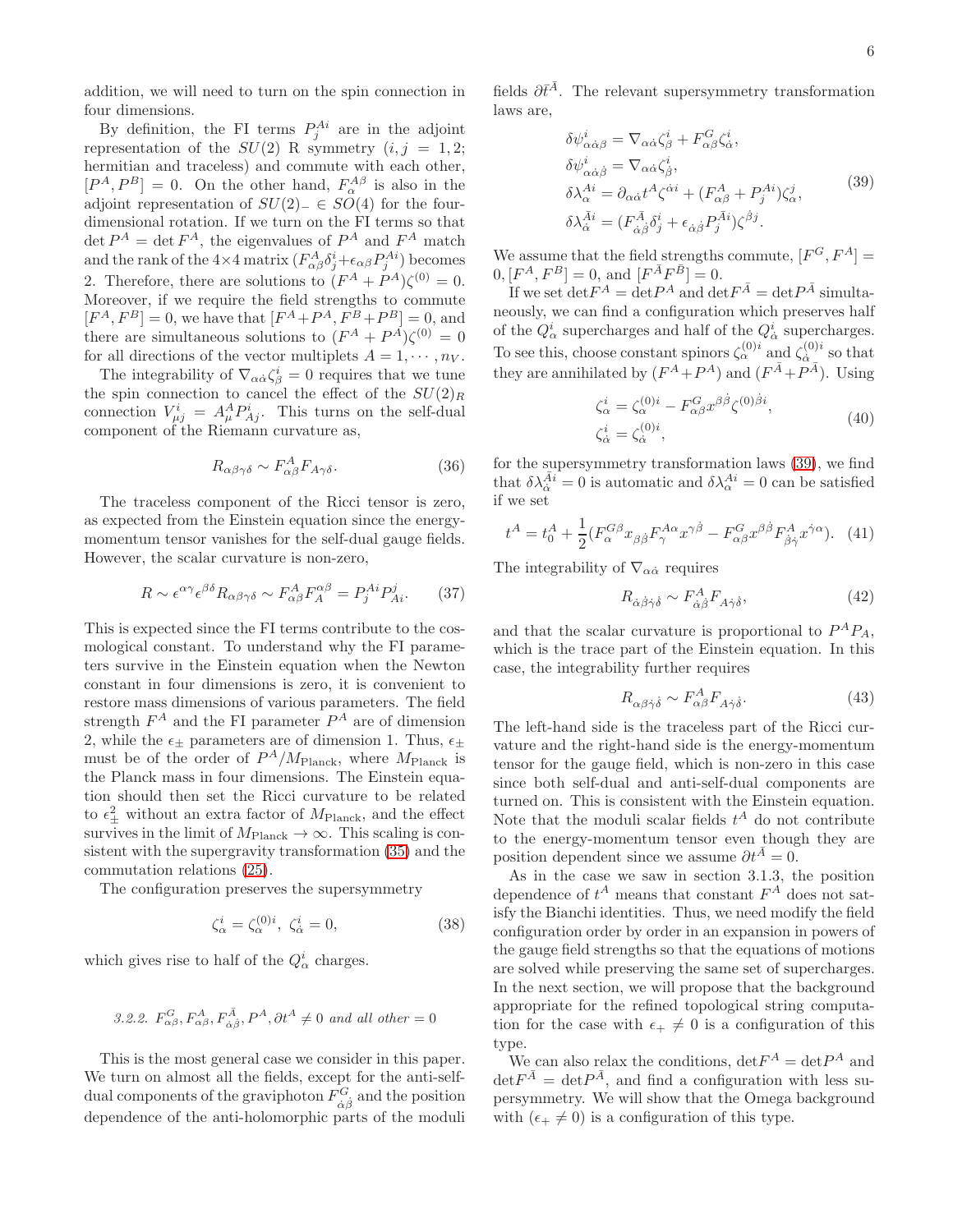#### 3.3. Summary

Let us summarize the supersymmetric configuration studied in this section.

| fields turned on                                                                                                                                |  |                                                                                                                                      |
|-------------------------------------------------------------------------------------------------------------------------------------------------|--|--------------------------------------------------------------------------------------------------------------------------------------|
|                                                                                                                                                 |  | TST $(\epsilon_+ = 0)$                                                                                                               |
|                                                                                                                                                 |  | discussed in [11]                                                                                                                    |
| $F^A_{\alpha\beta}$ , $\partial t^A$                                                                                                            |  | $\begin{array}{c} 1 \\ /2 \end{array} \begin{cases} \text{Omega } (\epsilon_+ = 0) \\ \text{Omega } (\epsilon_+ \neq 0) \end{cases}$ |
| $F_{\alpha\beta}^G, F_{\alpha\beta}^A, F_{\dot{\alpha}\dot{\beta}}^A, P^A, \partial t^A$                                                        |  |                                                                                                                                      |
| $F_{\alpha\beta}^G, F_{\alpha\beta}^A, F_{\dot{\alpha}\dot{\beta}}^{\dot{A}}, P^A, \partial t^A   1/2   1/2   \text{ TST } (\epsilon_+ \neq 0)$ |  |                                                                                                                                      |

The middle two columns count the number of supercharges preserved. On the right column, TST refers to the topological string theory and Omega is for the Omega background. The last two rows are the ones discussed in subsection 3.2.2. In the next section, we will propose them as the Omega background and the topological string background for  $\epsilon_+ \neq 0$ . We did not list the configuration discussed in subsection 3.2.1 as it was meant to be a warm-up exercise.

# 4. OMEGA BACKGROUND AND REFINED TOPOLOGICAL STRING THEORY

In this section, we will embed the backgrounds discussed in the previous section in the heterotic string theory on  $T^2 \times K3$  and identify the Omega background with  $\epsilon_+ \neq 0$ . We will also propose the background for the corresponding topological string computation. In the next section, we will discuss interpretations of these backgrounds in the context of type II superstring theory on a Calabi-Yau manifold.

#### 4.1. Omega Background

Identifying the supergravity description of the Omega background in  $\mathbb{R}^4 \times T^2 \times K3$  is straightforward since the field configuration is locally trivial. The geometry is a flat bundle of  $\mathbb{R}^4 \times K3$  over  $T^2$  so that, as we go along  $T^2$ , we perform the rotation of  $\mathbb{R}^4$  by the amount specified by  $(\epsilon_-, \epsilon_+)$  and the isometry on K3 generated by the Reeb vector.

When we reduce this 10-dimensional description of the Omega background down to  $\mathbb{R}^4$ , we find that it is a special case of the configuration discussed in section 3.2.2. We first note that, to the linear order in  $\epsilon_+$ , Melvin-type geometry, where  $\mathbb{R}^4$  is fibered over  $T^2$ , is the same as the Kaluza-Klein geometry, where  $T^2$  is fibered over  $\mathbb{R}^4$ . We saw in [\(16\)](#page-1-5), such a Kaluza-Klein geometry for the heterotic string theory on  $\mathbb{R}^4 \times T^2 \times K3$  requires turning on the  $S, T$ , and  $U$  gauge fields as well as the graviphoton <span id="page-6-0"></span>field, as

$$
\det F_{\alpha\beta}^G = \det F_{\alpha\beta}^T = -\frac{1}{4}\epsilon^2,
$$
  

$$
\det F_{\dot{\alpha}\dot{\beta}}^{\bar{U}} = \det F_{\dot{\alpha}\dot{\beta}}^{\bar{S}} = -\frac{1}{4}\epsilon^2.
$$
 (44)

Since both self-dual and anti-self-dual components of vector multiplet gauge fields are turned on, in order to preserve supersymmetry, we also need to introduce FI terms. This corresponds to the R twist in Nekrasov's partition function computation. Since the amount of the R twist is proportional to  $\epsilon_{+}$ , we must set  $P^{\bar{U}}$  and  $P^{\bar{S}}$ as,

$$
\det P^{\bar{U}} = \det P^{\bar{S}} = -\frac{1}{4}\epsilon_+^2,\tag{45}
$$

so that  $(F^{\bar{U}} + P^{\bar{U}})$  and  $(F^{\bar{S}} + P^{\bar{S}})$  can annihilate some spinors.

As we saw in [\(13\)](#page-1-6), the self-dual component  $F_{-}^{T}$  and the anti-self-dual component  $F_+^{\bar{U}}$  for the T and U fields come from the same gauge field. Therefore, their FI terms are related as  $P^{\bar{U}} = P^T$  and we must have  $\det P^T = -\frac{1}{4}\epsilon_+^2$ . On the other hand,  $F_{\alpha\beta}^T$  is set as  $\det F^T = -\frac{1}{4}\epsilon^2$  by [\(44\)](#page-6-0). Therefore  $(F^T + P^T)$  does not have a zero mode unless  $\epsilon_{+} = \pm \epsilon_{-}.$ 

This configuration preserves half of the  $Q^i_{\dot{\alpha}}$  supercharges but breaks all of  $Q^i_\alpha$ . The constant field strengths of  $F^T, F^{\bar{U}}$  and  $F^{\bar{S}}$  do not satisfy the Bianchi identities because of the position dependence of the moduli scalar field. We can modify the configuration order by order in  $\epsilon_{\pm}$ . The non-self-dual Melvin-type background with the R-twist, namely the non-self-dual Omega background, gives a completion of this iterative procedure since it is an exact solution to the equations of motion and preserves the same set of supercharges.

It is interesting to note that, when  $\epsilon_{+} = \pm \epsilon_{-}$ , we have zero modes for  $(F^T + P^T)$  and half of the  $Q^i_\alpha$  supercharges are restored. In fact, in this case, the Omega background twists only a 2-dimensional subspace in  $\mathbb{R}^4$  keeping the transverse  $\mathbb{R}^2$  intact. This is known as the Nekrasov-Shatashvili limit [\[22\]](#page-10-2).

#### 4.2. R twist and FI terms

To describe the Omega background on the string worldsheet, we need to understand the relation between the R twist and the FI terms better. To construct the vertex operators for the FI terms, we assume that the K3 surface has a special isometry that generates the R symmetry. This means, in particular, that  $K3$  is noncompact. In this case, there is a corresponding current  $J_I^3$ on the left-moving (supersymmetric) sector of the worldsheet theory. However, it does not preserve the worldsheet BRST symmetry by itself. To construct a physical vertex operator, we must combine it with one of the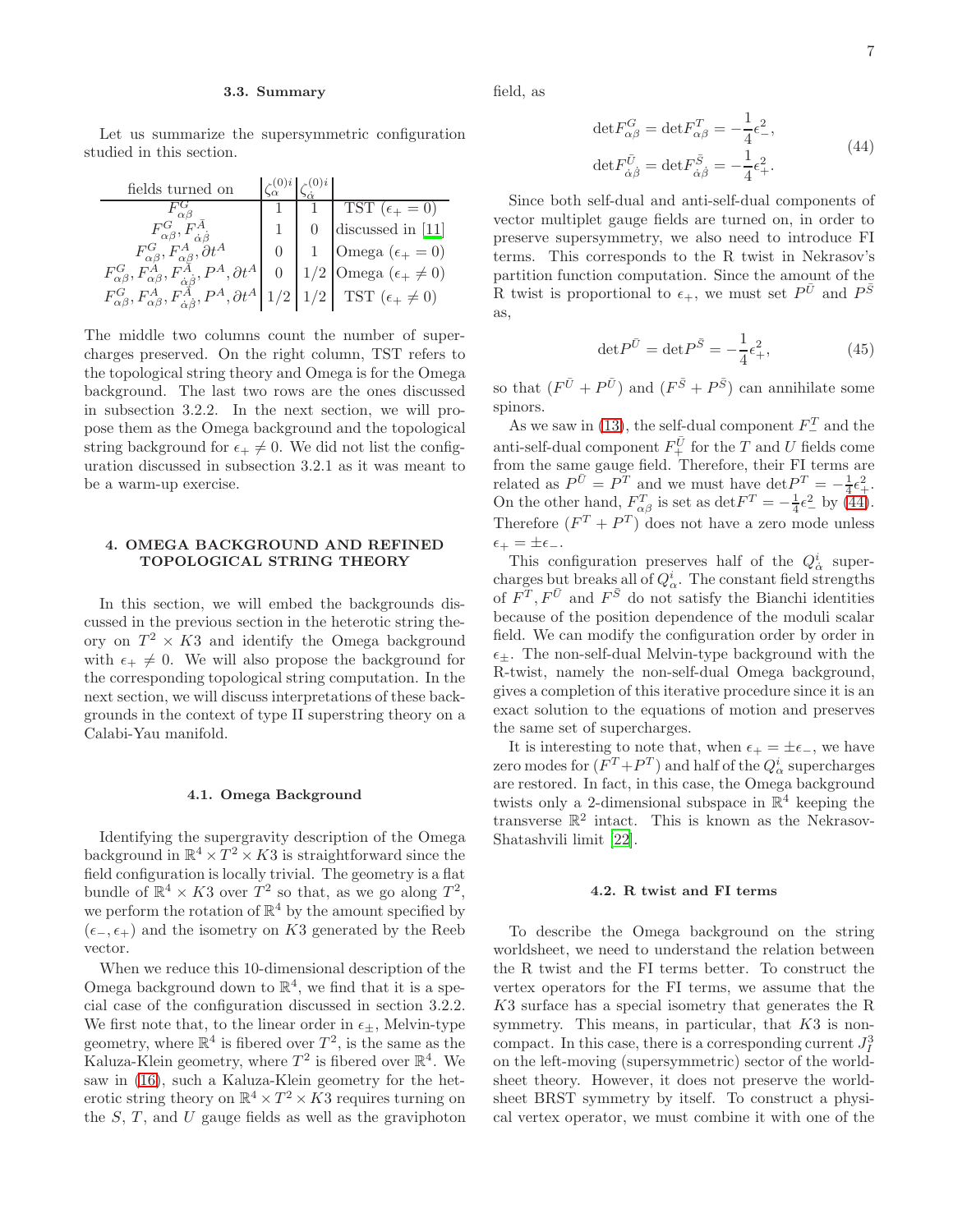$SU(2)$  current  $J_{N=4}^3$  in the  $\mathcal{N}=4$  superconformal algebra in the left-mover. The combination  $(J_I^3 + J_{N=4}^3)$  is BRST invariant.

If there is a current  $\mathcal J$  with conformal weight  $(0, 1)$  in the right-moving (bosonic) sector, there is a corresponding vector multiplet in four dimensions. For example, the vertex operator for the gauge field is  $A_{\mu}\partial X^{\mu}\mathcal{J}$ . The FI term for this multiplet is constructed using the BRST invariant R symmetry generator as  $(J_I^3 + J_{N=4}^3)$ *J*. In fact, one can verify that it is in the same supermultiplet as the moduli scalar field for  $\mathcal J$  by commuting these vertex operators with the target space supercharges as,

$$
\{Q^1_{\alpha}, [Q^2_{\beta}, (J^3_I + J^3_{N=4})\mathcal{J}]\} = \epsilon_{\alpha\beta} e^{\varphi} \psi_Z \mathcal{J}.
$$
 (46)

<span id="page-7-1"></span>The right-hand side is the picture one vertex operator for the moduli scalar field, where  $e^{\varphi}$  is the bosonized superghost.

The vertex operators for the  $T$  and  $U$  gauge fields are,

$$
(A^T_{\mu}) - \partial X^{\mu} \bar{\partial} Z, \quad (A^{\bar{T}}_{\mu}) + \partial X^{\mu} \bar{\partial} \bar{Z}, (A^U_{\mu}) - \partial X^{\mu} \bar{\partial} \bar{Z}, \quad (A^{\bar{U}}_{\mu}) + \partial X^{\mu} \bar{\partial} Z.
$$
 (47)

This means that  $(A^T_\mu)$ <sub>-</sub> and  $(A^{\bar{U}}_\mu)$ <sub>+</sub> have the same FI term,  $P^T = P^{\bar{U}}$ , which couples to the vertex operator  $(J_I^3 + J_{N=4}^3) \bar{\partial} Z$ . Similarly,  $(A_\mu^{\bar{T}})_+$  and  $(A_\mu^U)_-$  have the same FI term,  $P^{\bar{T}} = P^U$ , with the vertex operator  $(J_I^3 +$  $J_{N=4}^3$  $\bar{\partial}\bar{Z}.$ 

The vertex operators for  $P^T$  and  $P^{\bar{T}}$  constructed in this way can be identified with the vertex operators for the  $dz$  and  $d\bar{z}$  components of the Kaluza-Klein gauge field [\(12\)](#page-1-7) associated to the isometry along the Reeb vector on K3. In this way, we understand that turning on the FI parameters is related to the R twist. This is analogous to the relation between the twisting parameter in the Melvin-type geometry and the introduction of the constant field strength to the four-dimensional Kaluza-Klein gauge field.

# 4.3. Proposal for Refined Topological String Theory

As we reviewed in section 2.2, when  $\epsilon_+ = 0$ , Nekrasov's partition function has the asymptotic expansion which gives the all genus topological string partition function. The former is the partition function for the Omega background, where  $F_{\alpha\beta}^G = F_{\alpha\beta}^T$  are turned on, whereas the latter computes scattering amplitudes for self-dual graviphotons, with 2 self-dual gravitons. In 4.1, we discussed the generalization of the Omega background to the non-self-dual case. It is natural to ask what the corresponding generalization of the topological string theory is. Following the standard terminology, we call it the refined topological string theory. Assuming that this string theory still computes some scattering amplitudes,

we will try to identify what they are. There are several constraints we need to take into account in order to make the identification.

[1] We require that  $\epsilon_-\$  and  $\epsilon_+$  are self-dual and anti-self dual field strengths for the Kaluza-Klein gauge field  $g_{\mu z}$ . Using the field identification [\(13\)](#page-1-6), we find

$$
\epsilon_{-} = (\partial_{[\mu, g_{\nu]z}})_{-} = F_{-}^{G} + F_{-}^{T}, \n\epsilon_{+} = (\partial_{[\mu, g_{\nu]z}})_{+} = F_{+}^{\bar{\nu}} + F_{+}^{\bar{S}}.
$$
\n(48)

To minimize the set of assumptions, we require that no field strength other than  $F_{-}^G, F_{-}^T, F_{+}^{\bar{U}}$  and  $F_{+}^{\bar{S}}$  is turned on. We also assume that only the FI terms for the  $T$  and  $U$  fields are turned on since they are the ones directly related to the R twist, as we saw in 4.2.

[2] We will find that  $F_{-}^{T}$  has to be non-zero. Thus, both self-dual and anti-self-dual components of vector multiplet gauge fields are turned on. We require that the relevant configuration preserves the maximally allowed amount of supersymmetry under the circumstance. In this case, it means half of the  $Q^i_\alpha$  supersymmetry and half of the  $Q^i_{\dot{\alpha}}$  supersymmetry.

We note that the general Omega background with  $\epsilon_+ \neq 0$  preserves half of the supersymmetry of the selfdual Omega background with  $\epsilon_+ = 0$ . Our proposal for the refined topological string background preserves half of the supersymmetry of the self-dual graviphoton background for the ordinary topological string theory.

[3] The FI term for  $F_-^T$  is the same as the FI term for  $F_+^{\bar{U}}.$ By the constraint [2], we must have  $\det F_-^T = \det F_+^{\bar{U}}$ .

[4] Since  $P^{\bar{S}} = 0$  by the assumption [1], we need to turn off  $F^{\bar{S}}_+$ .

Assuming these constraints, there is a unique choice:

$$
F_{-}^{G} = \epsilon_{-} - \epsilon_{+}, F_{-}^{T} = F_{+}^{\bar{U}} = \epsilon_{+}, P^{T} = P^{\bar{U}} = \epsilon_{+}.
$$
 (49)

<span id="page-7-0"></span>We note that, in the self-dual limit  $\epsilon_+ = 0$ , this configuration reduces to the self-dual graviphoton background for the original topological string theory.

We propose that the refined topological string theory computes scattering amplitudes of the linear superpositions of various gauge fields specified by [\(49\)](#page-7-0). More explicitly, let  $A_{n_G,n_T,n_{\bar{U}},n_P}^{\bar{n}_G,\bar{n}_T,\bar{n}_{\bar{U}}}\;$  be the scattering amplitude of 2 self-dual gravitons,  $n_G + \bar{n}_G - 2$  self-dual graviphotons  $F_{\alpha\beta}^G$ ,  $n_T + \bar{n}_T$  self-dual vector fields for  $F_{\alpha\beta}^T$ ,  $n_{\bar{U}} + \bar{n}_{\bar{U}}$ anti-self-dual vector fields for  $F^{\bar{U}}_{\dot{\alpha}}$  $\alpha_{\dot{\alpha}\dot{\beta}}^{\dot{\alpha}},$  and  $n_P$  FI terms for  $P^{T} = P^{\bar{U}}$ , all at zero-momentum. Here the numbers with and without bar are defined by the two different polarizations used in [\[1](#page-9-0), [2\]](#page-9-1) for the self-dual case and [\[11,](#page-9-9) [12](#page-9-10)] for the anti-self-dual case. (For a precise specification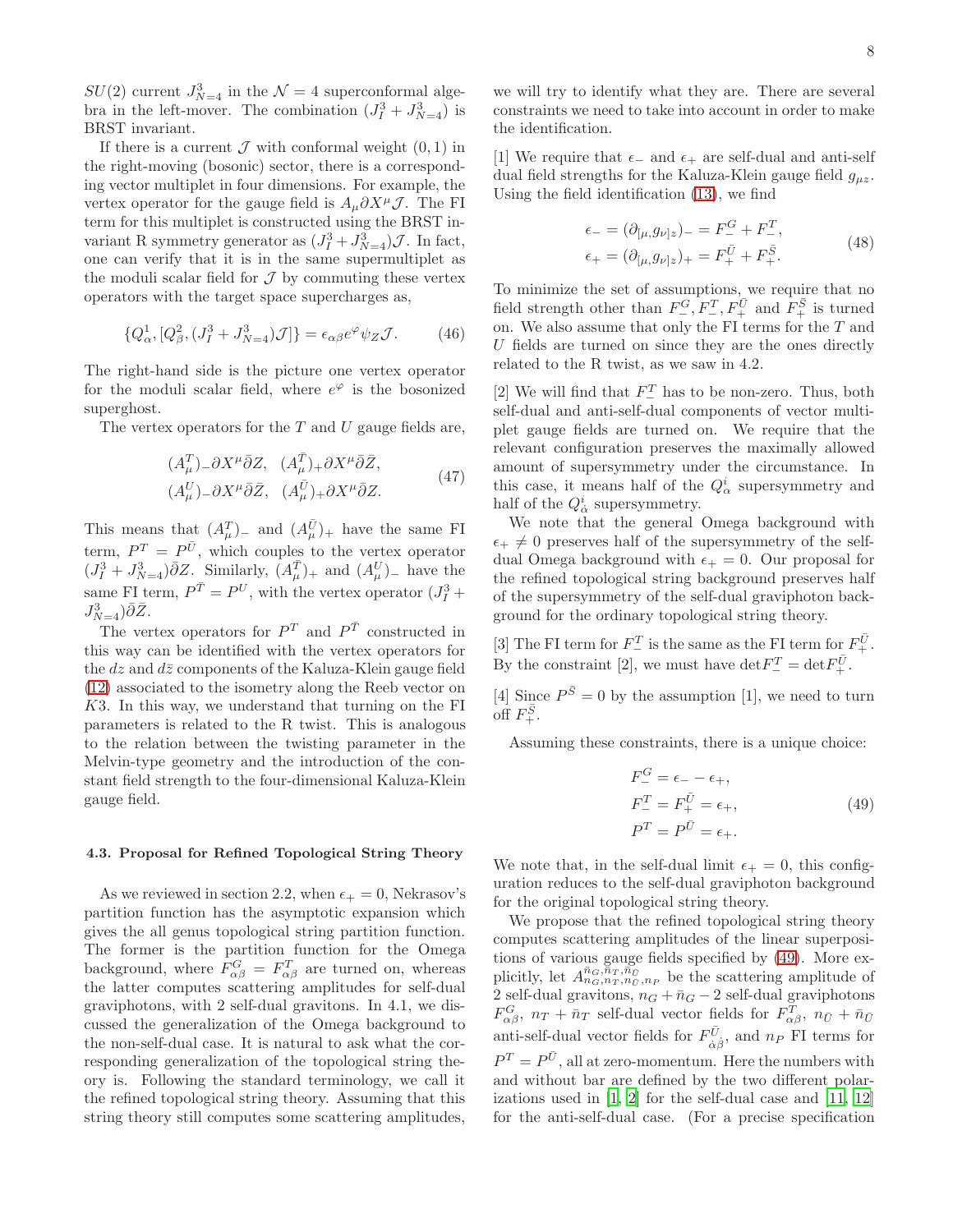of the polarizations, see the expression in [\(51\)](#page-8-0)). In the unrefined case [\(18\)](#page-2-0), the worldsheet charge conservation dictates  $n_G = \bar{n}_G$ , whereas more generic scattering amplitudes are non-zero here. The generating function for scattering amplitudes for [\(49\)](#page-7-0) is then given by

<span id="page-8-1"></span>
$$
F(\epsilon_{-}, \epsilon_{+}) = \sum_{g=0}^{\infty} g_s^{2g-2} F_g(b)
$$
  
= 
$$
\sum_{\substack{n_G, \bar{n}_G, n_T, \\ \bar{n}_T, n_G}}^{\infty} \frac{(\epsilon_{-} - \epsilon_{+})^{n_G + \bar{n}_G} \epsilon_{+}^{n_T + \bar{n}_T + n_U + \bar{n}_G + n_P}}{(\epsilon_{-}^2 - \epsilon_{+}^2)(n_G! \bar{n}_G! n_T! \bar{n}_T! n_{\bar{U}}! \bar{n}_{\bar{U}}! n_P!)} A_{n_G, n_T, n}^{\bar{n}_G, \bar{n}_T, \bar{n}_T}
$$
  
= 
$$
\frac{1}{\epsilon_{-}^2 - \epsilon_{+}^2} \int d^2 \tau \langle e^{-\Delta S_{\text{eff}}} \rangle_{R^4 \times T^2 \times K3},
$$
(50)

where we recall  $\epsilon_+ = \frac{i}{2} g_s (b + b^{-1}), \epsilon_- = \frac{i}{2} g_s (b - b^{-1}).$ The deformation of the worldsheet action  $\tilde{\Delta}S_{\text{eff}}$  is given by

<span id="page-8-0"></span>
$$
\Delta S_{\text{eff}} = (\epsilon_{-} - \epsilon_{+}) \int \left[ (X^{1} \partial Z - \chi^{1} \psi_{Z}) \bar{\partial} X^{2} \right. \\ \left. + (\bar{X}^{1} \partial Z - \bar{\chi}^{1} \psi_{Z}) \bar{\partial} \bar{X}^{2} \right) \\ + \epsilon_{+} \int (X^{1} \partial X^{2} - \chi^{1} \chi^{2} + \bar{X}^{1} \partial \bar{X}^{2} - \bar{\chi}^{1} \bar{\chi}^{2}) \bar{\partial} Z \\ + \epsilon_{+} \int (\bar{X}^{1} \partial X^{2} - \bar{\chi}^{1} \chi^{2} + X^{1} \partial \bar{X}^{2} - \chi^{1} \bar{\chi}^{2}) \bar{\partial} Z \\ + \epsilon_{+} \int (J_{I}^{3} + J_{N=4}^{3}) \bar{\partial} Z + \mathcal{O}(\epsilon^{2}), \tag{51}
$$

which corresponds to the configuration [\(49\)](#page-7-0). This is a generalization of [\(18\)](#page-2-0) for the non-self-dual background. The particular polarization and the combinatorial factor  $(n_G! \bar{n}_G! n_T! \bar{n}_{\bar{U}}! \bar{n}_{\bar{U}}! n_P!)^{-1}$  in [\(50\)](#page-8-1) are needed in order for the effective worldsheet action [\(51\)](#page-8-0) to preserve the supersymmetry discussed in section 3.2.2.

As discussed in section 3.2.2, we need to turn on  $\partial t^T$ at  $\mathcal{O}(\epsilon^2)$ . In addition, the four-dimensional space should be curved appropriately to preserve the supersymmetry. The requirement for the position dependence of  $t^T$  can also be traced to the worldsheet operator product expansion (OPE) and renormalization. The OPE of the vertex operators  $F_-^G$  and  $F_-^T$  generates the complex structure moduli  $\partial Z \overline{\partial} Z$  for the moduli field  $t^T$ . To preserve the worldsheet conformal invariance, we have to add the shift of  $t^T$  to cancel this effect, and the resulting position dependence of  $t^T$  is precisely as required in section 3.2.2. Once this is taken into account, no more singularities are generated since there are no other operators that can have nontrivial OPE with  $\partial Z$ .

#### 4.4. Test of the Proposal

 $\bar{n}_{G,n_T,\bar{n}_{\bar{U}}}$  and computed from the field theory. Although we have not been able to solve the worldsheet theory for the background proposed in the above, we can discuss aspects of the proposed string amplitudes. In particular, we present a modest test of this proposal in the zero-slope limit of the heterotic string, where the oneloop scattering amplitude and the corresponding generating function [\(50\)](#page-8-1) can be computed. This is the limit where Nekrasov's partition function is originally defined

The contribution from an elementary hypermultiplet is,

$$
\int_0^\infty \frac{dt}{t} \frac{e^{-\mu t}}{\sinh(\epsilon_- + \epsilon_+) t \sinh(\epsilon_- - \epsilon_+) t}.
$$
 (52)

In this case, there is no effect of the R twist (i.e., the FI term), and the computation is essentially the same as the one in [\[11](#page-9-9), [23,](#page-10-3) [24](#page-10-4)]. On the other hand, the R twist is relevant for an elementary vector multiplet, and its one-loop contribution is,

$$
\int_0^\infty \frac{dt}{t} \frac{-2\cosh(2\epsilon_+)e^{-\mu t}}{\sinh(\epsilon_- + \epsilon_+)t \sinh(\epsilon_- - \epsilon_+)t}.\tag{53}
$$

The extra  $-2\cosh(2\epsilon_{+}t)$  is precisely due to the FI term that gives the worldsheet R symmetry twist in the leftmoving ground states. These reproduce the contributions of the hyper and vector multiplets to Nekrasov's partition function [\(1\)](#page-0-0), and agree with the general formula,

$$
\log Z(\epsilon_+,\epsilon_-) = \int \frac{dt}{t} \frac{\text{tr}(-1)^{2J_-^3 + 2J_+^3} e^{-4t\epsilon_- J_-^3 - 4t\epsilon_+ J_+^3}}{\sinh(\epsilon_- + \epsilon_+)t} e^{-\mu t}
$$
\n(54)

proposed in [\[9,](#page-9-7) [25\]](#page-10-5).

Our proposal also reproduces some of generic features of Nekrasov's partition function. FI term  $P<sup>T</sup>$  contains  $(J_{N=4}^3 + J_I^3)$ , and it generates twisting of the worldsheet R symmetry. This leads to the twisting of the target space R symmetry via the conformal field theory for K3. Secondly, in the field theory limit, the amplitude has the manifest reflection symmetry  $\epsilon_{\pm} \rightarrow -\epsilon_{\pm}$  because the  $U(1)$  R symmetry is enhanced to the  $SU(2)$  R symmetry. This reflection symmetry is an important feature of Nekrasov's partition function (see e.g. [\[9,](#page-9-7) [26\]](#page-10-6)).

# 5. TYPE II INTERPRETATION

In the last section, we proposed the worldsheet description of the generalized Omega background in the heterotic string theory on  $T^2 \times K3$ . We performed a modest test of our proposal in the zero-slope limit and found that the one-loop heterotic string computation reproduces Nekrasov's partition function in this limit. One way to test this proposal fully would be to compute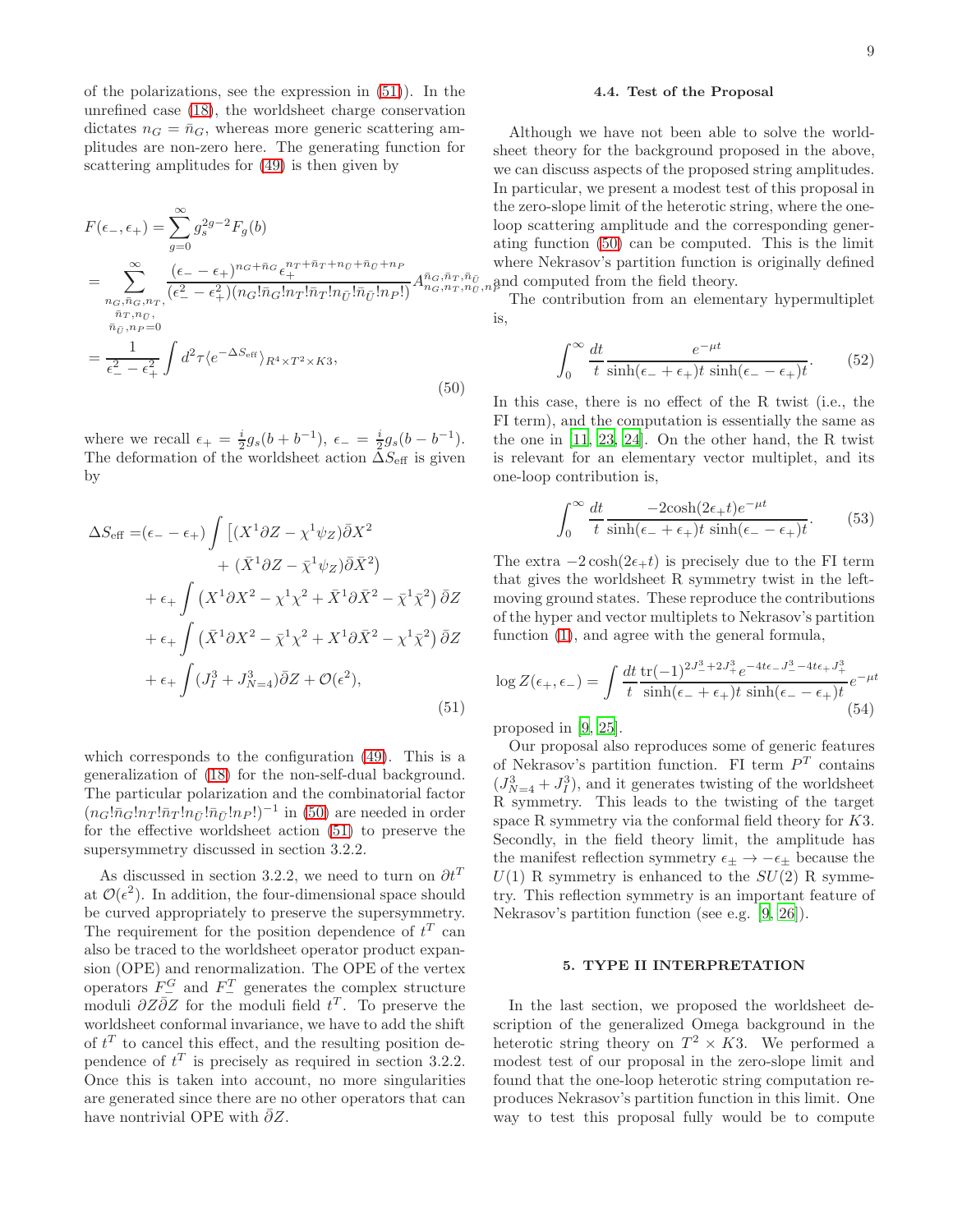the heterotic string one-loop amplitude exactly. Alternatively, one can perform the heat kernel expansion of higher-spin BPS multiplets and evaluate their contributions to the  $R_-^2$  correction. This may be tedious but is straightforward in principle. Work in this direction is in progress.

By using the heterotic/type IIA string duality, we can transform the heterotic string background discussed in the last section into a type II superstring background. The Calabi-Yau three-fold in the dual type II background is non-compact, and the  $U(1)$  R symmetry necessary for the FI terms is geometrically realized by the Reeb vector. The corresponding vertex operators and their geometric interpretation have been proposed in [\[27,](#page-10-7) [28\]](#page-10-8).

In the type II superstring theory, there is a separate set of supersymmetry for the left mover and right mover. Let us denoted them as  $Q^1_\alpha$  and  $Q^2_\alpha$  respectively. The vertex operator  $V_{D^A}$  for the FI term for the vector multiplet A is characterized by,

$$
\{Q^1_{\alpha}, [Q^2_{\beta}, V_{DA}]\} = \epsilon_{\alpha\beta} V_{t^A}^{(-1,-1)},\tag{55}
$$

where  $V_{t^A}^{(-1,-1)}$  is the  $(-1,-1)$  picture vertex operator for the corresponding moduli field  $t^A$ . (Compare this with [\(46\)](#page-7-1) for the heterotic string theory.) The FI vertex operator  $V_{D_A}$  is in the RR sector, and its precise form in the type IIB string can be found in [\[27\]](#page-10-7). It is essentially the same vertex operator for the field strength  $F_{\alpha\beta}^{A}$  for the gauge field except that the 4-dimensional part has antisymmetric rather than symmetric spin indices.

In the type II description, the worldsheet topological twist is generated by insertions of the self-dual graviphoton vertex operators [\[1](#page-9-0), [2](#page-9-1)]. The anti-self-dual field strength  $F^A_{\dot{\alpha}\dot{\beta}}$  required for  $\epsilon_+ \neq 0$  generates insertions of the (anti-chiral, anti-chiral) vertex operator  $\Psi_A$  and the (chiral, chiral) vertex operator  $\oint dz \rho(z) \oint d\bar{z} \bar{\rho}(\bar{z}) \Psi_A$ , where  $\rho$  is the unique left-moving chiral operator of charge 3 which induces the spectral flow [\[11](#page-9-9)]. In addition, the FI term is represented by  $(\oint dz \rho(z) - \oint d\bar{z} \rho(\bar{z})) \Psi_A$ if we use the RR vertex operator  $V_{D^A}$  discussed in the above. Since the target space supersymmetry calls for simultaneous insertions of these three type of vertex operators, we expect corresponding enhancement of symmetry in the worldsheet theory.

#### Acknowledgments

We thank Nathan Berkovits, Nikita Nekrasov, Jaewon Song, and Cumrun Vafa for discussion.

This work is supported in part by U.S. Department of Energy grant DE-FG03-92-ER40701 and by the World Premier International Research Center Initiative of MEXT of Japan. H.O. is also supported in part by Grant-in-Aid for Scientific Research C-20540256 and C-23540285 of Japan Society for the Promotion of Science.

- <span id="page-9-0"></span>[1] M. Bershadsky, S. Cecotti, H. Ooguri, C. Vafa, "Kodaira-Spencer theory of gravity and exact results for quantum string amplitudes," Commun. Math. Phys. 165, 311-428 (1994). [\[hep-th/9309140\]](http://arxiv.org/abs/hep-th/9309140).
- <span id="page-9-1"></span>[2] I. Antoniadis, E. Gava, K. S. Narain, T. R. Taylor, "Topological amplitudes in string theory," Nucl. Phys. B413, 162-184 (1994). [\[hep-th/9307158\]](http://arxiv.org/abs/hep-th/9307158).
- <span id="page-9-2"></span>[3] R. Gopakumar, C. Vafa, "M theory and topological strings. 1.," [\[hep-th/9809187\]](http://arxiv.org/abs/hep-th/9809187). R. Gopakumar, C. Vafa, "M theory and topological strings. 2.," [\[hep-th/9812127\]](http://arxiv.org/abs/hep-th/9812127).
- <span id="page-9-3"></span>[4] H. Ooguri, A. Strominger, C. Vafa, "Black hole attractors and the topological string," Phys. Rev. D70, 106007 (2004). [\[hep-th/0405146\]](http://arxiv.org/abs/hep-th/0405146).
- <span id="page-9-4"></span>[5] N. A. Nekrasov, "Seiberg-Witten prepotential from instanton counting," Adv. Theor. Math. Phys. 7, 831-864 (2004). [\[hep-th/0206161\]](http://arxiv.org/abs/hep-th/0206161).
- <span id="page-9-12"></span>[6] A. S. Losev, A. Marshakov, N. A. Nekrasov, "Small instantons, little strings and free fermions," In \*Shifman, M. (ed.) et al.: From fields to strings, vol. 1\* 581-621. [\[hep-th/0302191\]](http://arxiv.org/abs/hep-th/0302191).
- <span id="page-9-5"></span>[7] N. Nekrasov, A. Okounkov, "Seiberg-Witten theory and random partitions," [\[hep-th/0306238\]](http://arxiv.org/abs/hep-th/0306238).
- <span id="page-9-6"></span>[8] H. Awata and H. Kanno, "Instanton counting, Macdonald functions and the moduli space of D-branes," JHEP 0505, 039 (2005) [\[arXiv:hep-th/0502061\]](http://arxiv.org/abs/hep-th/0502061).
- <span id="page-9-7"></span>[9] A. Iqbal, C. Kozcaz, C. Vafa, "The Refined topological vertex," JHEP 0910, 069 (2009). [\[hep-th/0701156\]](http://arxiv.org/abs/hep-th/0701156).
- <span id="page-9-8"></span>[10] R. Dijkgraaf, C. Vafa, "Toda Theories, Matrix Models, Topological Strings, and N=2 Gauge Systems,' [\[arXiv:0909.2453](http://arxiv.org/abs/0909.2453) [hep-th]].
- <span id="page-9-9"></span>[11] I. Antoniadis, S. Hohenegger, K. S. Narain, T. R. Taylor, "Deformed Topological Partition Function and Nekrasov Backgrounds," Nucl. Phys. B838, 253-265 (2010). [\[arXiv:1003.2832](http://arxiv.org/abs/1003.2832) [hep-th]].
- <span id="page-9-10"></span>[12] J. F. Morales, M. Serone, "Higher derivative F terms in N=2 strings," Nucl. Phys. B481, 389-402 (1996). [\[hep-th/9607193\]](http://arxiv.org/abs/hep-th/9607193).
- <span id="page-9-11"></span>[13] B. de Wit, S. Katmadas, M. van Zalk, "New supersymmetric higher-derivative couplings: Full N=2 superspace does not count!," JHEP 1101, 007 (2011). [\[arXiv:1010.2150](http://arxiv.org/abs/1010.2150) [hep-th]].
- <span id="page-9-13"></span>[14] K. Ito, H. Nakajima, T. Saka, S. Sasaki, H. Nakajima, T. Saka, S. Sasaki, JHEP 1011, 093 (2010). [\[arXiv:1009.1212](http://arxiv.org/abs/1009.1212) [hep-th]].
- <span id="page-9-14"></span>[15] I. Antoniadis, E. Gava, K. S. Narain, T. R. Taylor, "N=2 type II heterotic duality and higher derivative F terms," Nucl. Phys. B455, 109-130 (1995). [\[hep-th/9507115\]](http://arxiv.org/abs/hep-th/9507115).
- <span id="page-9-15"></span>[16] M. Aganagic, A. Klemm, M. Marino and C. Vafa, "The Topological vertex," Commun. Math. Phys. 254, 425 (2005) [\[arXiv:hep-th/0305132\]](http://arxiv.org/abs/hep-th/0305132).
- <span id="page-9-16"></span>[17] B. de Wit, P. G. Lauwers, A. Van Proeyen, "Lagrangians of N=2 Supergravity - Matter Systems," Nucl. Phys. B255, 569 (1985).
- <span id="page-9-17"></span>[18] L. Andrianopoli, M. Bertolini, A. Ceresole, R. D'Auria, S. Ferrara, P. Fre, T. Magri, "N=2 supergravity and N=2 superYang-Mills theory on general scalar manifolds: Symplectic covariance, gaugings and the momentum map," J. Geom. Phys. 23, 111-189 (1997). [\[arXiv:hep-th/9605032](http://arxiv.org/abs/hep-th/9605032) [hep-th]].
- <span id="page-9-18"></span>[19] H. Ooguri, C. Vafa, "The C deformation of Gluino and nonplanar diagrams," Adv. Theor. Math. Phys. 7, 53-85